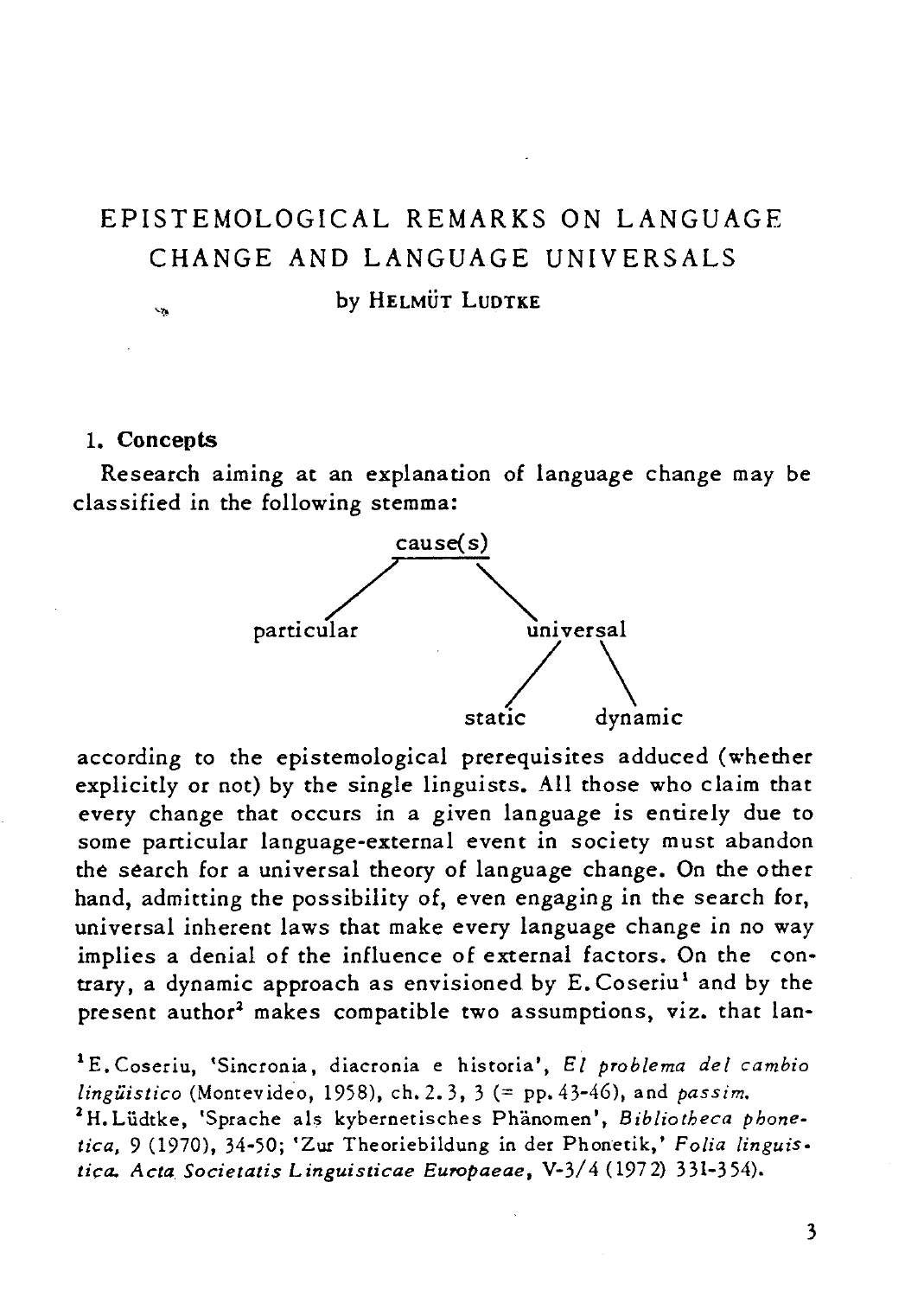guage change is governed by universal laws, and that it is also due to the rôle of language in society.

Avoiding any idealistic premises we introduce some concepts novel to  $or - to say the least - not yet very current in the episte$ *mology* of linguistics, viz. *circularity* (replacing unidirectional causality, as in cybernetics),<sup>3</sup> (ir)reversibility (taken from thermodynamics)4 and *homeorhesis* (or *steady state.* or *homeostasis;* from general system theory).5

The *circularity principle* concerns the relation between linguistic communication processes (performance) and the communication potential (competence) continually building up in the human brain. In other words: while redundancy in linguistic messages makes it possible for communicative devices to be learned through or gathered from experience, once such *devices* have been acquired they will in turn be made use of to improve the language-user's strategy of communication.

The property of being either reversible or irreversible relates to mutational processes ('change in time') undergone by linguistic items *(i.e.* units or parts of systems).

*Homeorhesis is* an ability characteristic of complex open systems to keep functioning in *spite* of irreversible processes taking place within them. Li ving beings constitute one, languages another, type of homeorhetic systems. <sup>6</sup>

### 2. Processes

Thinking in the paradigm sketched above leads to further postulates that may be stated in the following way (the formula 'X $\leftarrow$ Y' being read as 'X is secondary to  $Y$ ):

linguistic reflection  $\leftarrow$  linguistic communication linguistic change  $\leftarrow$  communicative activity linguistic structure  $\leftarrow$  linguistic development

3 H.-J. F lechtner, *Grundbegriffe der Kybernetik* (Stuttgart, 1966), pp.32 ff.; A. Y<sub>2</sub>. Lerner, *Fundamentals of Cybernetics* (London, 1972), pp. 48 ff. 4 Fr. Bonsack, *Information. thermodynamique. vie et pensee* (Paris, 1961), pp. 23-26, 73-76, and *pas sim.* 

sL.von Bertalanffy, *General System Theory* (New York,1968), pp.141-145 and passim; A. Wilden, 'System and Structure', *Essays in Communication and Exchange* (London, 1972), pp. 354, 363 H., and *passim.* 

<sup>6</sup> L. von Bertalanffy, op. cit., p. 142; H. Lüdtke, 'Sprache als kybernetisches Phanomen' (see fn.2).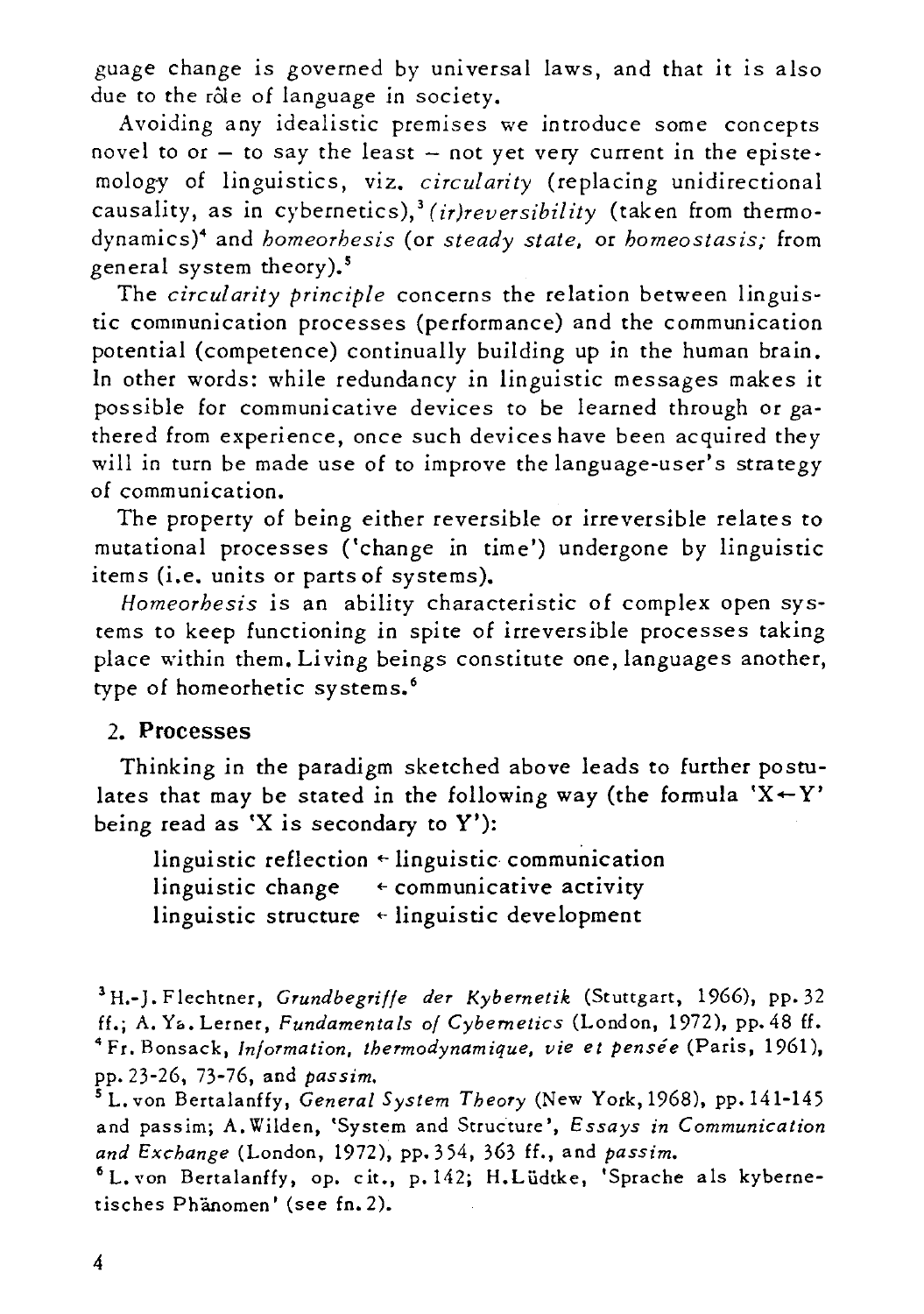| universal laws of |                                                                 |
|-------------------|-----------------------------------------------------------------|
|                   | language structure $\epsilon$ universal laws of language change |
| segmental units   | $\epsilon$ segmentation processes                               |

The most crucial question that arises in such a dynamic framework is whether language change is goal-directed. The answer cannot be simply 'yes' or 'no', but has to be differentiated according as it refers (i) to the whole set of mutational processes that a given language undergoes within a given period of time, or (ii) to single processes in particular. The latter may be due either to some universal constraint or to optimizing (and in the latter case are, in a sense, goal-directed), while the total effect at the system level will be a homeostasis or a steady state, i.e. the preservation of fulfilled communicative requirements through functional (or quantitative) near-stability, combined with a tolerance for drift toward outward (or qualitative) otherness (differentiation).

Another question might be asked as to whether language change is *necessary* or *contingent.* The issue would seem to be between the discovery of some universal constraint leading inexorably toward change and the hypothetical possibility that change *is* due only to the conscious activity of language-users. Now it can be shown, on the one hand, that the long-term mutations taking place beyond the single speaker's consciousness tend, in the long run, to impair the fulfilment of communicative requirements, so that, on the other hand, conscious short-term activity by speakers, directed toward optimizing, is needed to counterbalance the negative effects of long-term random processes. Therefore, if we say  $-$  as we might - that language change takes place *necessarily*, we must bear in mind that it does so in two distinct meanings of 'necessity': as a universal constraint that lies beyond man's linguistic consciousness, and as a required reaction that stems from it.

These two types of processes differ in many ways: as to whether their chronological frame is shorter or longer than a person's life span, with respect to goal-directedness vs. randomness, and with respect to consciousness vs. unconsciousness. To these properties may be added the particular bearing which mutational processes have on the amount of heterogeneity in language: convergent (centripetal) vs. divergent (centrifugal) development;' and also the greater or lesser accessibility of phenomena to linguists.

'H. Paul. *Prinzipien der Sprachgeschichte* (51920. Reprint Tiibingen 1966), §§ 22-24.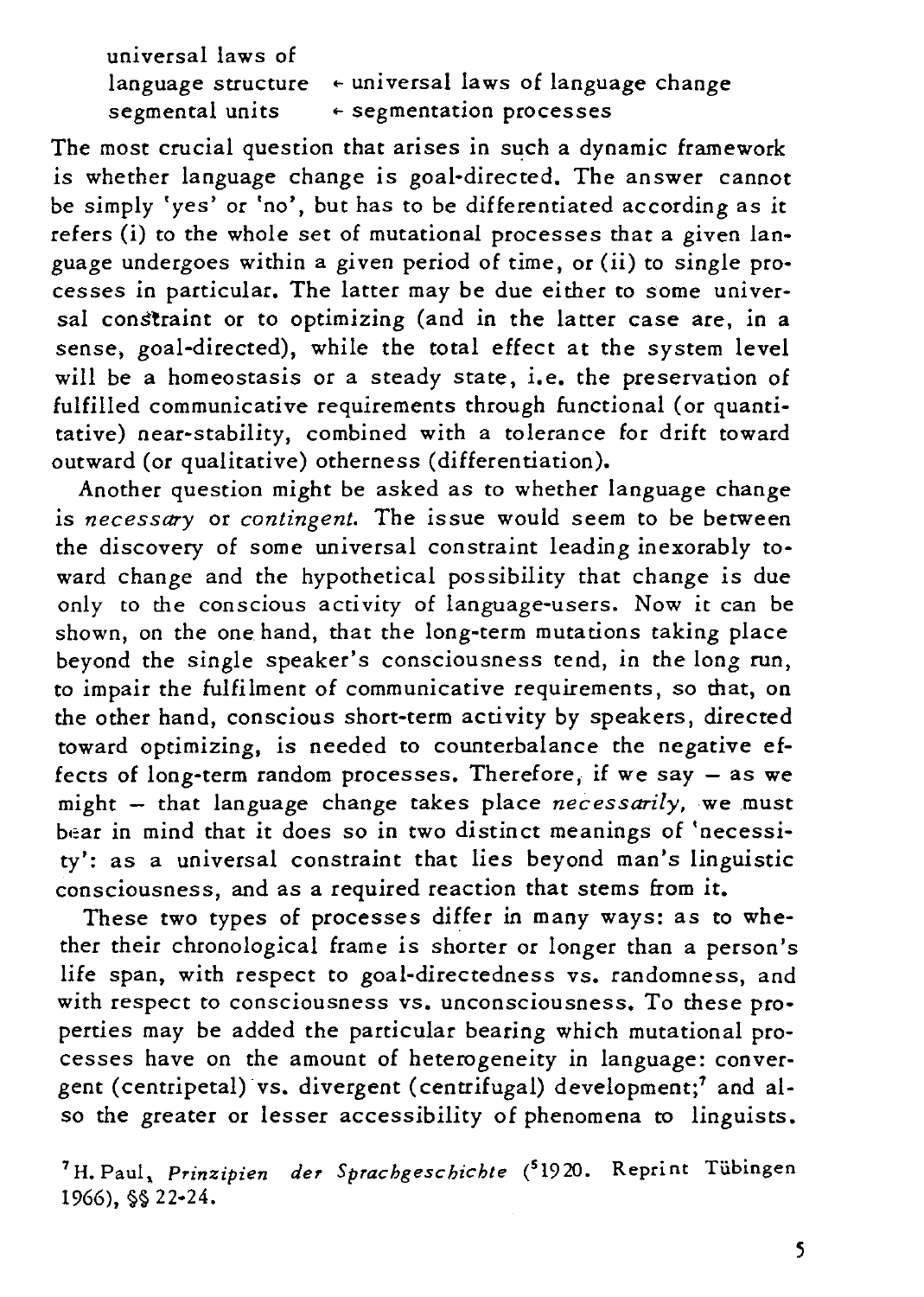These general qualities that we attribute to mutational processes in language are listed synoptically in the following table:

| MUTATIONAL PROCESSES                                     |                       |                                                                                                       |  |  |
|----------------------------------------------------------|-----------------------|-------------------------------------------------------------------------------------------------------|--|--|
| TYPE 1                                                   | <b>CLASSIFICATION</b> | TYPE <sub>2</sub>                                                                                     |  |  |
| short-term<br>conscious<br>goal-directed<br>reversible   | properties            | long-term<br>mostly unconscious<br>random<br>irreversible                                             |  |  |
| convergent<br>(aiming at diminution<br>of heterogeneity) | effect                | divergent<br>(leading toward increase<br>of heterogeneity)                                            |  |  |
| easily observable                                        | accessibility         | requiring extant written<br>sources <sup>8</sup> and sophisticat-<br>ed methods of investiga-<br>tion |  |  |

As regards the opposite effects of both types of mutational processes upon the total amount of linguistic heterogeneity, we assume that type 2 processes are a *natural corollary* of human communicative activity9 while type 1 is due to *reflection (i.e.* the individuals' consciousness of their communicative experience, with ensuring metacommunication or commenting upon it). It follows that both types of processes, stemming from independent sources but having a conjoined effect upon heterogeneity (i.e. limitation of the range of communication), together result in keeping the amount of heterogeneity *oscillating.* That means that any trend toward greater or toward lesser linguistic heterogeneity (among mankind or among single populations) will, in principle, be reversible.

On the other hand, since reflection *is* secondary to communication, type 1 processes may -- with the above proviso -- be viewed as a necessary compensation for the self-destructive randomness inherent in communication.

<sup>&</sup>lt;sup>8</sup> This holds good for the present moment. In a distant future, when there are oral records of long-past speech, the situation will be different. 9 See fn. I and 2.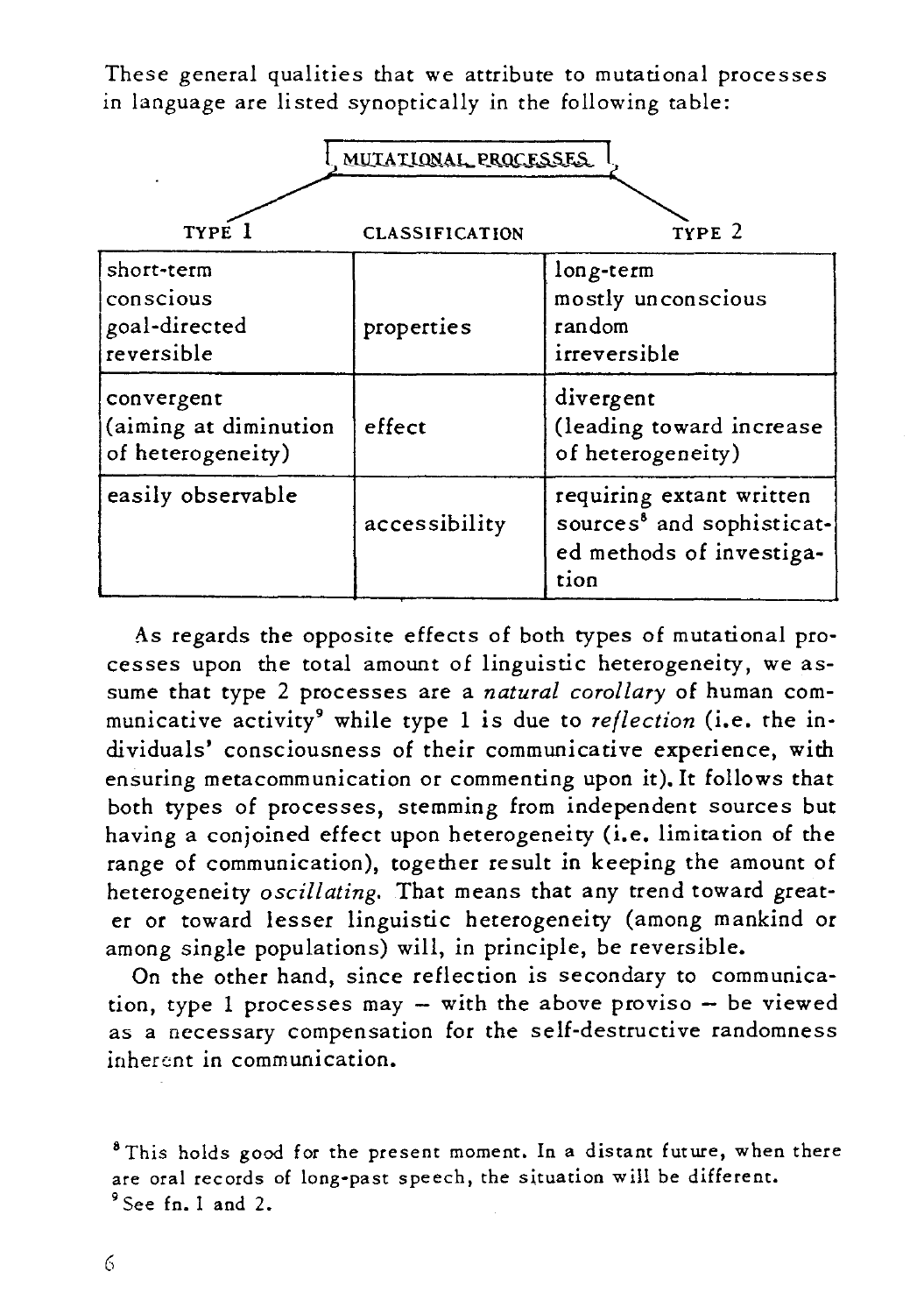## 3. Mechanism of change (type-two processes)

The speaker's communicative activity is a complex interplay of *choice* and *constraint*. Although thought is - in a general sense free, to communicate thought efficiently entails sending it through prefabricated linguistic channels. Channels, however, are manifold, and the speaker himself selects the proper ones.

The speech act should be viewed as a succession of stages (i.e. several intra-cerebral, efferent, and motor processes), some of which are regulated entirely by conventional constraints (the 'language system'), while others involve choice, i.e. acts of selection, either among numbers of discrete possibilities or among values on continuous scales.

Both the succession of stages and the interplay of choice and constraint in the speech act can be schematised as follows:



A verbal presentation of the above schematism would run like *this:* a person's specific motivation for a speech act is processed through the language system, the first part of which *is* a *finite* set of expressive devices. Neglecting a few *coefficients* such as sentence intonation, we may continue by saying that the speaker performs a selection among the given devices, and that this results in establishing semantactic units; these, in turn, are assigned some sequential order, i.e. are made into a string which is encoded into an array of articulatory targets (phonetologic representation); this is further processed through the target-actuator, which, on a continuous scale, regulates the overall physical effort of the speechproduction apparatus. The resulting output is more or less slurred (i.e. normal) speech.

Change operates through choice; consequently, three kinds of change are to be distinguished: one that works through motivation; one, through the establishing of semantactic units; and one, through target-actuation. Motivation may get to be different as a result of the inconstancy of social parameters and of the outside world; this kind of change primarily affects the frequency of particular selec-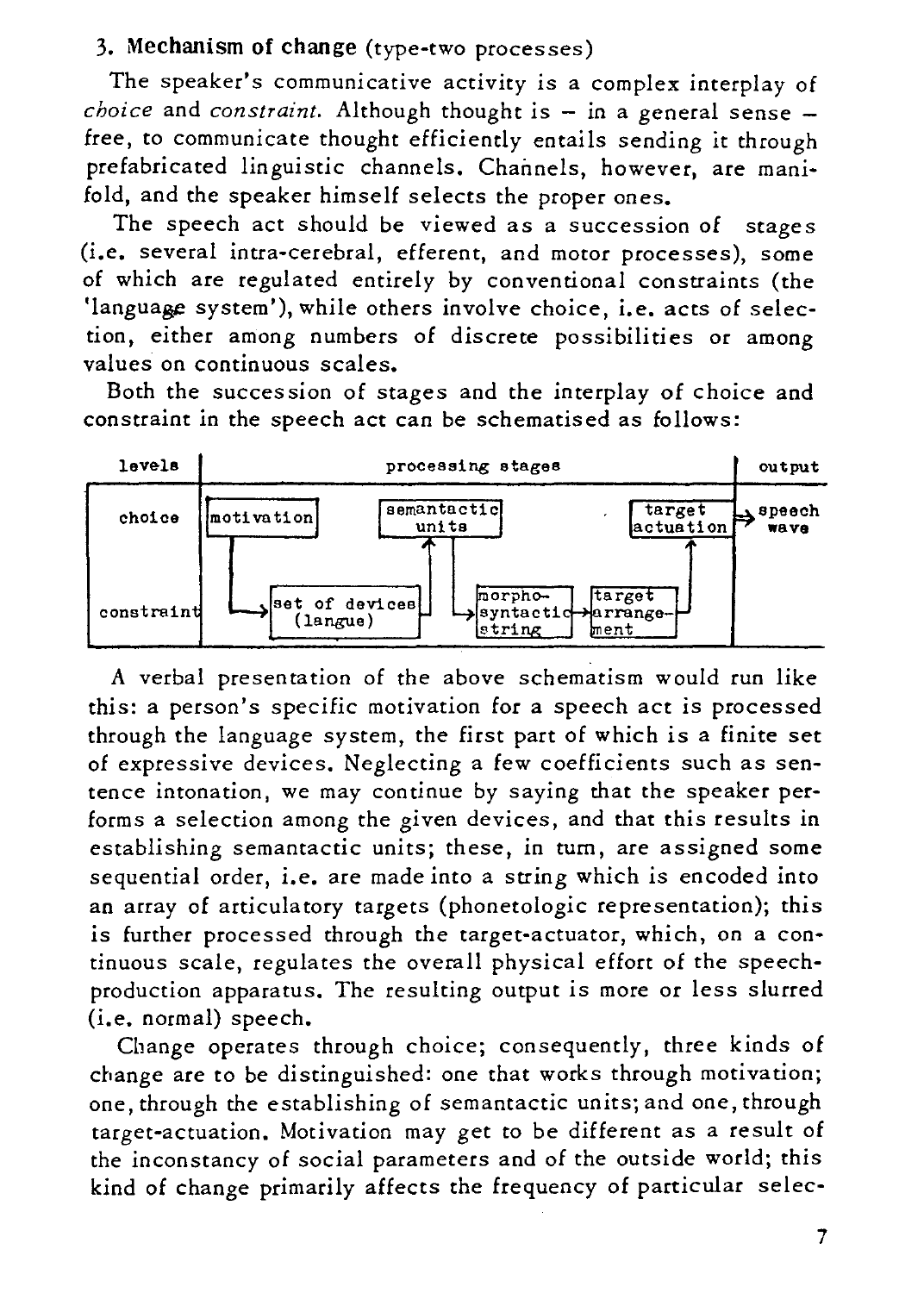tions, but may in the long run have repercussions on the whole language system. The other two, *i.e.* change through target-actuation or *phonetological* change and through the establishing of semantactic units (hence: *semantactic* change), may be called language-internal or *intrinsic,* in contradistinction to extrinsic motivational change - whose occurrence is, of course, trivial for the present argumentation.

The mechanism of intrinsic change can be understood roughly from numerous empirical instances, which indeed show that phonetological change, as observed over a sufficient stretch of time (not much less than a millennium), is *reductive* - semantactical change, contrariwise, being *augmentative.* The problem arises as to how these findings can be made to fit into an explanatory framework where they are deducible from theoretical assumptions.

First of all, *it* must be made clear that the notion of reduction refers to semantactic units, in the sense that the phonetological representation assigned to them gets abbreviated along the time axis; this long-term process *is* irreversible. 'Reduction' does not apply, however, to the amount of articulatory effort displayed in conveying a given idea.<sup>10</sup> Although variable, to be sure, this amount will only oscillate, i.e. be subject to reversible alterations.

Conversely, the notion of semantactic augmentation refers to the number of diachronically identifiable units selected for a given communicative purpose. Only in this particular sense is it correct to say, e.g., that 'Classical Latin HODIE was replaced by AD-IL-LUM-DIURNUM-DE-HODIE (> Fr. *aujourd' hui)';* it would, of course, be preposterous to pretend that the above ten-syllable monster was ever employed in real communication for conveying the idea of *'to*day', and yet we do not mind saying that *aujourd'hui* goes back to AD-ILLUM-DIURNUM-DE-HODIE, or, vice-versa, that this latter phrase is the etymological ancestor of *aujourd' hui.* 

This particularly illustrative example, far from being an isolated datum, stands for a host of similar, though less spectacular, cases. The law that lies behind them is a statistical, not a deterministic one. Counterexamples are sure to be found (the shorter the timespan that is taken into consideration, the more easily, because of reversible short-term processes (oscillation) independent of irreversible long-term processes which underlie the law of phonetological reduction plus semantactical augmentation. What matters *is* 

<sup>10</sup> H. Lüdtke, 'Sprache als kyb. Phän.' (see fn. 2), p. 48.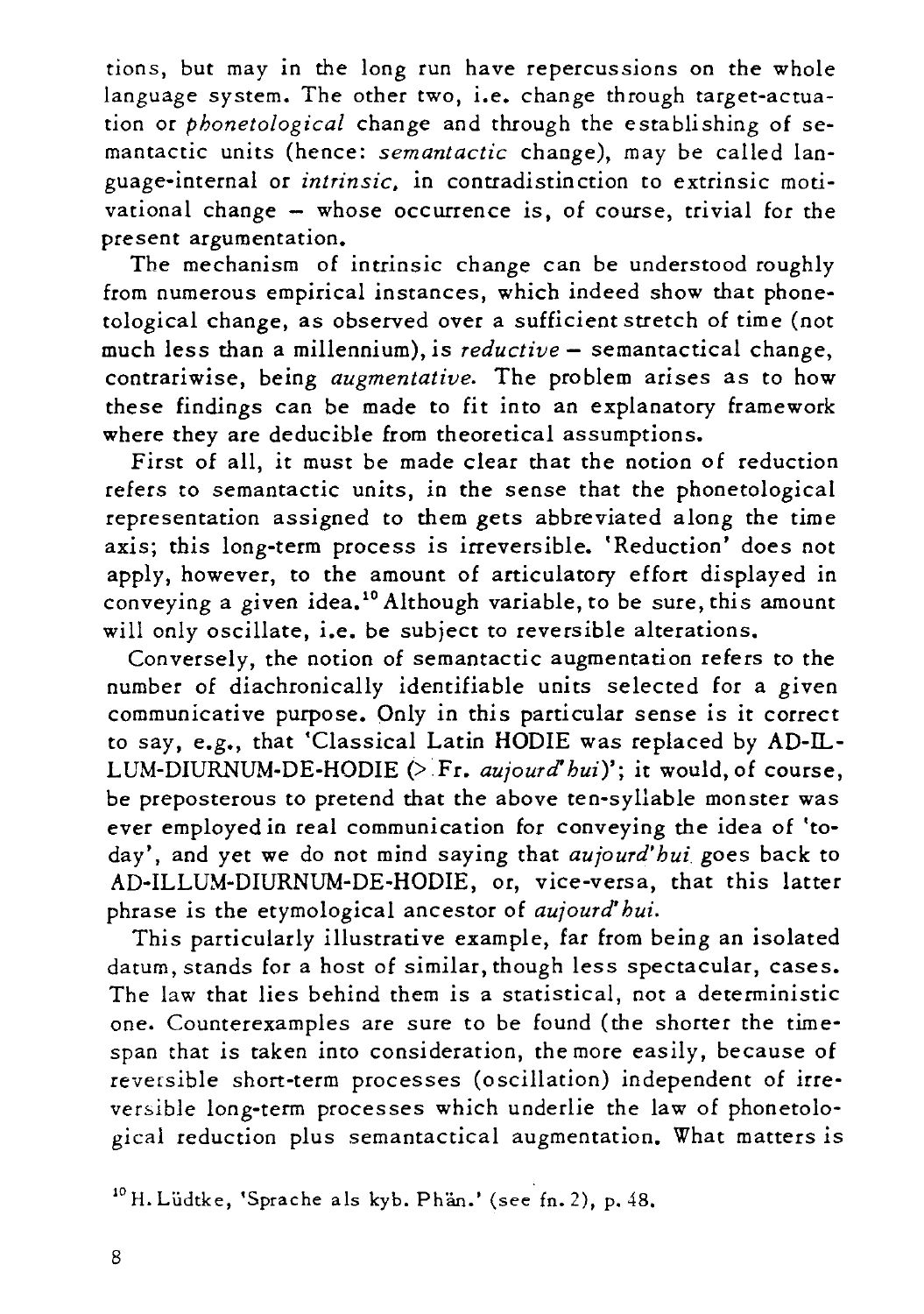the *trend* - the total outcome.

From the above evidence it is not difficult to surmise that some sort of *compensation* occurs with the effect of neutralising the otherwise destructive effects of either process. If we try to state in quantitative tenns what we observe to have happened in the language of lsle-de-France between Julius Caesar's and our own time, to the device made use of for conveying the idea of 'today', we find:

- phonetological reduction, as measured by the number of syllables,,, 3:1 (HODIE > *bui)* or 10:3 (AD-ILLUM-DIURNUM-DE-HODlE > *:aujourd' bui);*
- semantactic augmentation, as measured by the same yard-stick,  $3:10$  (HODIE  $\rightarrow$  AD-ILLUM-DIURNUM-DE-HODIE);
- no significant change in the amount of articulatory effort displayed in conveying the idea of 'today': three syllables in HODIE as well as in *aujourcl bui.*

It goes without saying that compensation can be illustrated, but not demonstrated, by a single well-chosen example, for the simple  $reason that - as a coincined outcome of two long-term statistical$ processes - compensation, too, occurs as a *statistically* valid phenomenon, i.e. requiring a sufficient amount of data to be significant.

Following this train of thought, one might arrive at a paradox if semantactic augmentation were measured not by the number of syllables, but instead, by the number of properly semantactic units. While HODIE may be analysed into three constituent parts, viz. HO 'this', DI 'day', E 'abl. sg.', *aujourd' bui* would appear to consist of *a*- 'to', *-u* 'the', *i*- 'day', *-our* '-ly', *d*' - 'of', *-bu*- 'this', *i* 'day'. The relation being 3:7, one might conclude that, as time goes on, the number of semantactical units required for a given communicative purpose increases irreversibly. On the other hand, since the phonetological output (i.e. the corresponding speech-wave) remains at a more or less constant length, there would be an irreversible increase in the number of units per time unit. That implies that every particular unit (statistically speaking) diminishes gradually but constantly in size, tending to become infinitely short which is an absurd conclusion.

The obvious solution to the problem is: *merger.* It is evident that *j-* and *-our* in *jour* or in *aujourd' hui* can be identified as separate entities by a Modern French speaker on etymological grounds only; otherwise, *jour* is *one* semantactic unit. Not less obviously, a

9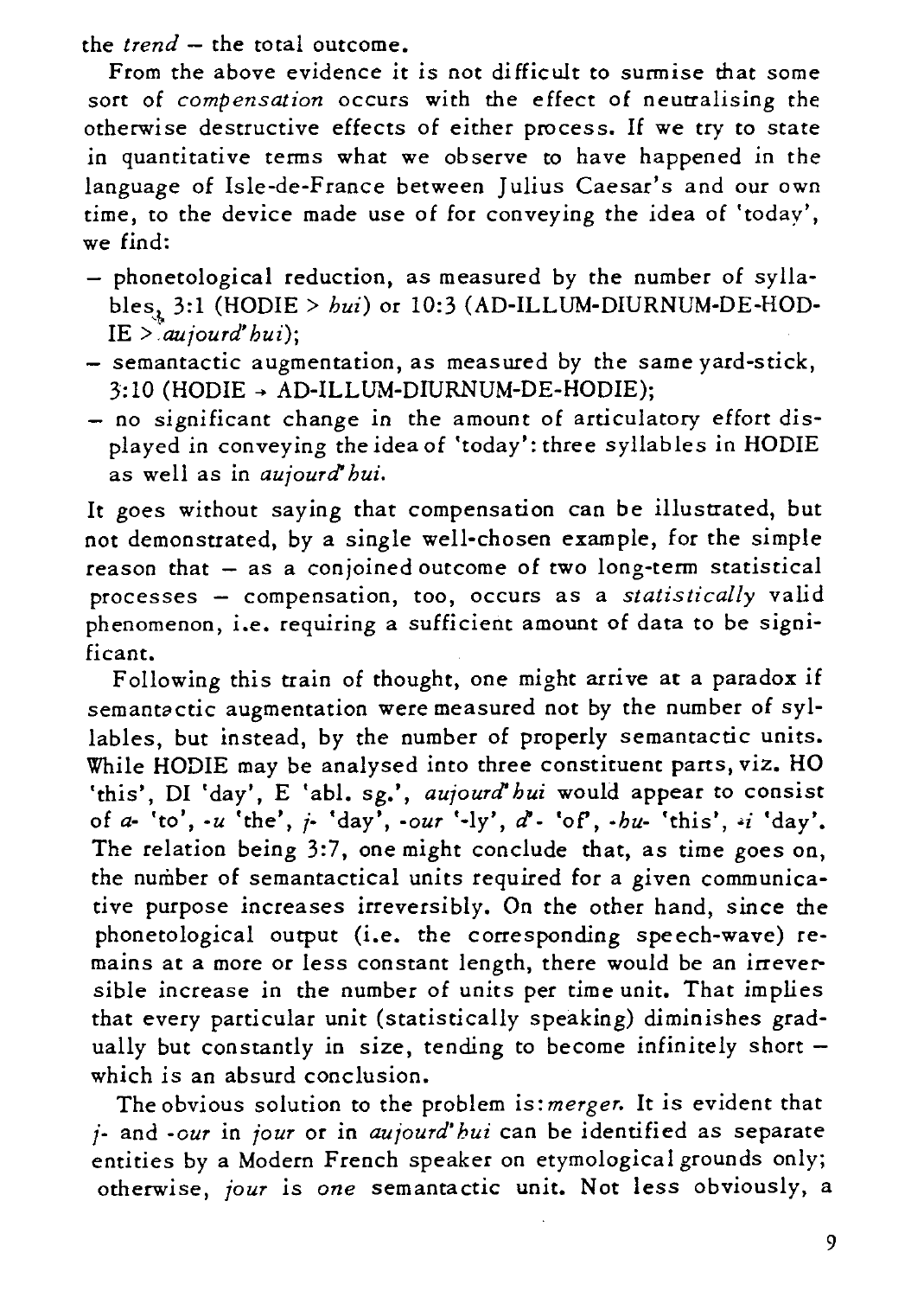speaker who lived 2000 years earlier could easily split DIURNUM into DI-URNUM because of synchronic evidence (NOCT-URNUM / DI-ES, DI-ARIUM, etc.). There then arises the problem of how to account for merger as part and parcel of language change, i.e. as a specific irreversible process that cannot be derived from our sche*matism* of speech production.

An important part of the business that we have left out of *consi*deration so far *is* the perception of speech, or the hearer's activity in communication; *it* can be schematised *in* the following way:



The speech wave *is* phonetologically analysed *into* an array of targets, which *is* decoded *into* a morphosyntactical string, which *is* segmented *into* a set of semantactic units, which undergoes a pragmatic interpretation. In *its* final stage, the processing of the speech-wave has a twofold effect: upon the outside world as (pos*sibility* of) action, and inside the brain, as *storage, i.e. addition*  to, or *modification* of, the set of expressive devices ('langue') which in turn are necessary for speech-production. Thus, both  $-$  in themselves complex - processes *(i.e.* perception and production) may be viewed as constituent parts of a cybernetic speech circle:

 $\rightarrow$  speech-wave (input)  $\rightarrow$  speech-perception  $\rightarrow$  storage  $\rightarrow$  $($ output) speech-production  $\leftarrow$  retrieval

The speech circle *is* an *open* system, in that two of *its* constituent processes involve *choice* (which - in a cybernetic sense - means nothing else but openness to outward influence).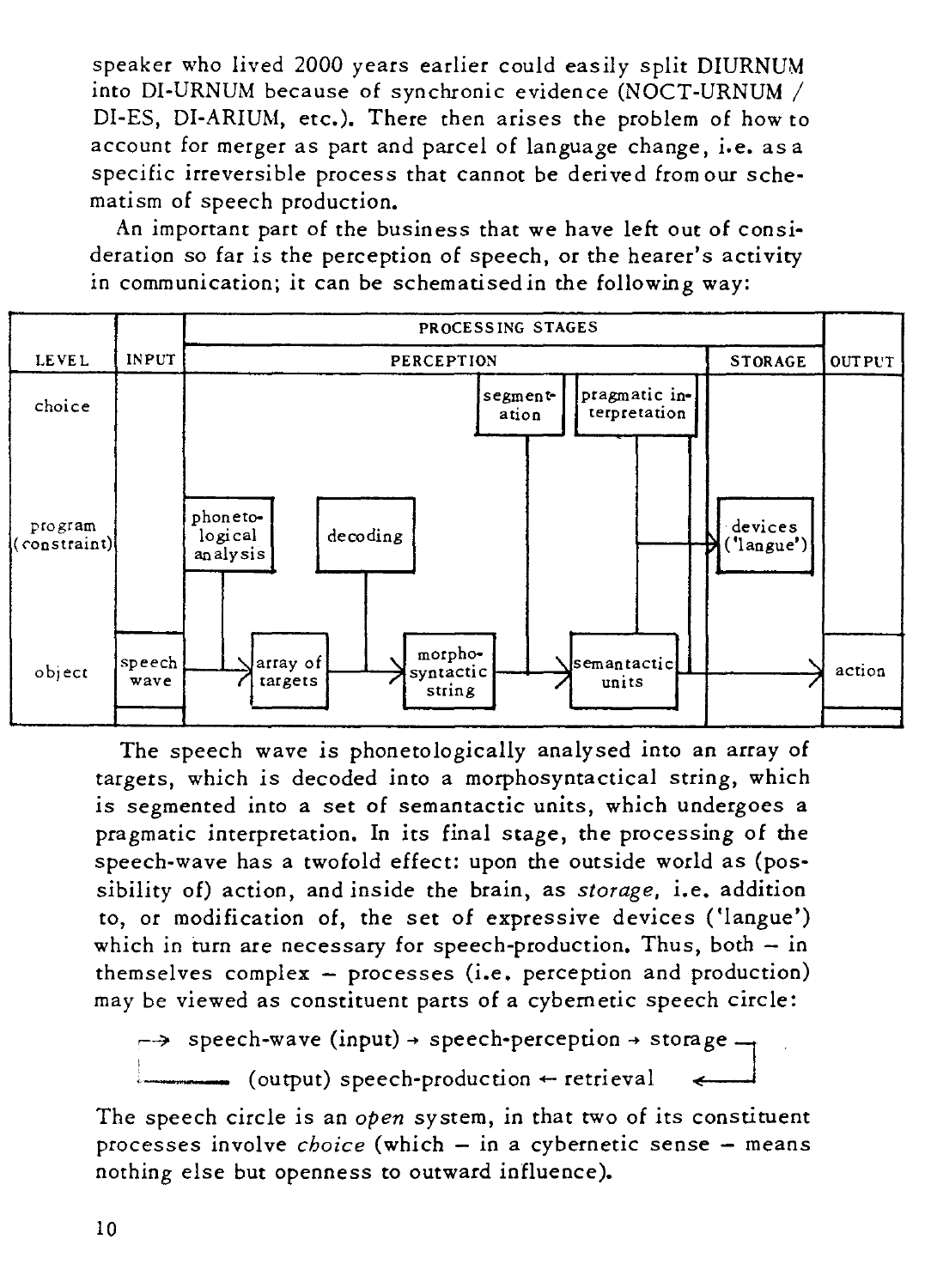The definition of language  $(=$  speech) change with reference to the above cybernetic circle runs as follows: *change occurs wherever choice comes in;* that means: through motivation, pragmatic interpretation, establishing of semantactic units, segmentation, and target-actuation. Three of these sub-processes belong to the production, the remainder (segmentation and pragmatic interpretation), to the perception, of speech.

Change through segmentation, i.e. *merger,* must be explained as a gradual, irreversible shift in segmentation habits from greater to lesser degree of analytic activity. This implies that the hearer chooses  $-$  at least in borderline cases  $-$  between segmenting or not segmenting a given morphosyntactic string at a given point.

In this way, we account for the possibility, though not yet for the necessity, of irreversible shifting in the direction of mergers.

## 4. **Toward an explanation of irreversibility**

One of the basic facts that characterise linguistic communica*tion is redundancy* in the message. We can take *it* for granted that redundancy is a prerequisite both of variability in the communicative devices and of the possibility of acquiring them through exposure to communicative activity. Systems that lack redundancy are either not acquired or artificial; all of them are rigid, i.e. not liable to intrinsic change.

The general notion of redundancy, as used in information theory, becomes vague as soon as it is applied to language, because it may refer either to the content of the message (with relation to the receiver's previous knowledge) or to the properties of the signal, or to both indiscriminately. In view of this ambiguity and of the two-level structure of language (double articulation linguistique), we should distinguish three kinds of redundancy, viz. *cognitive, semantactic,* and *phonetological.* 

The existence of semantactic and phonetological redundancy in language involves an additional physical effort that is displayed in every act of speech production; such is the price that has to be paid for having man's communication system function, and keep functioning, the way it actually does.

Both these kinds of redundancy are provided for by constraints, viz. structural limitations in the morphosyntactic string and - on the level of phonetological coding  $-$  failure to consistently utilize the shortest (or easiest) target arrangements available for representation.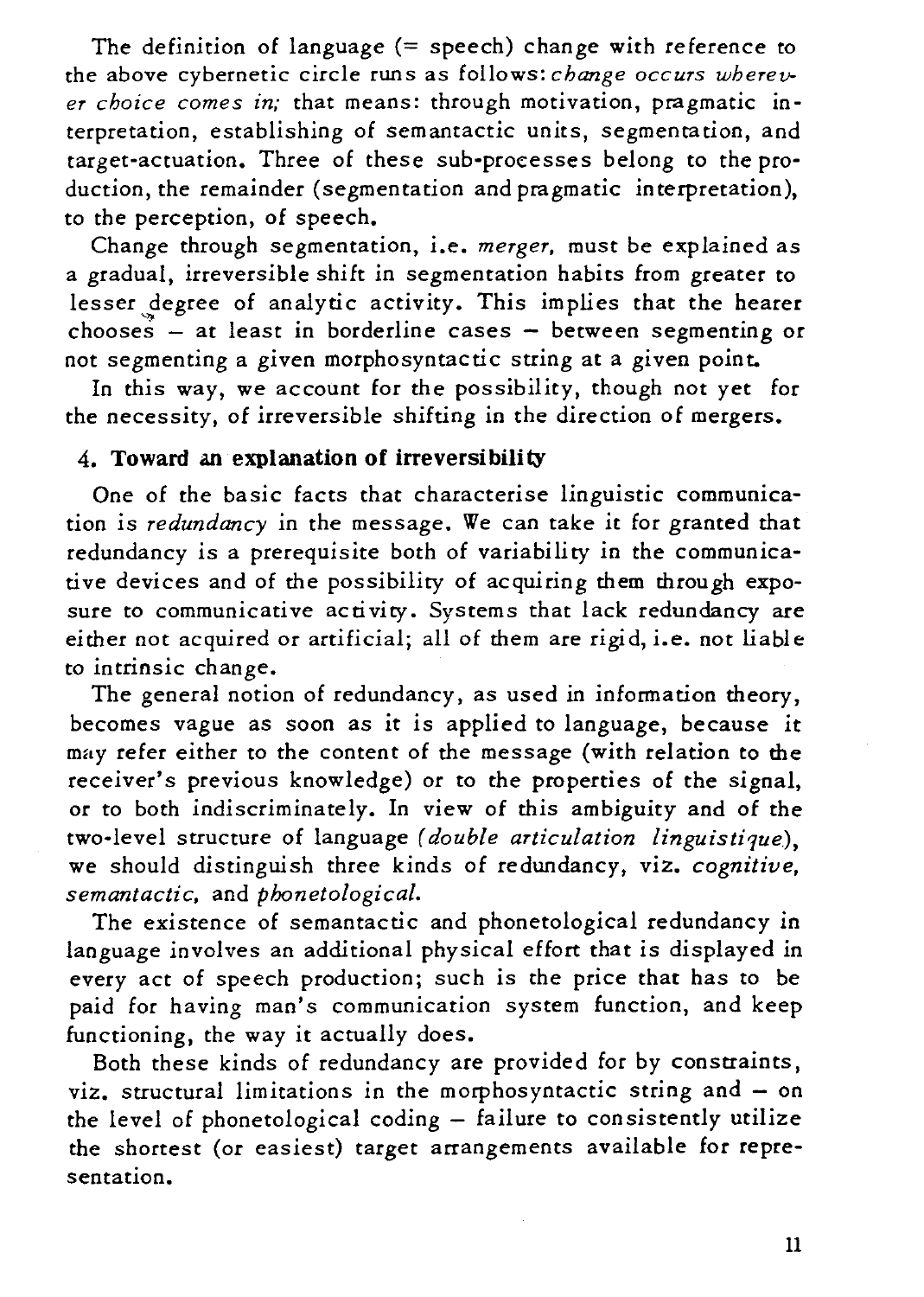The optimal requirement for a speech act would be for the soundwave produced to contain exactly as much signaling-negentropy (i.e. encoding-specificity) as the hearer needs to be able to deduce just the amount of information from it which is necessary for understanding the message. This aim could never be reached through built-in redundancy devices but only through the sort of individual adaptive behavior that regulates the amount of signalling-negentropy.

Negentropy-regulation *is* constantly achieved by a twofold choice: along with establishing semantactic units and with targetactuation. In the latter stage of the speech-production process, regulation *is* mainly quantitative, *i.e.* moving from a specific target maximum toward zero. The regulatory movement *is,* to be sure, reversible, but *it is* limited on one side by the target maximum (which cannot be overshot, since there would be no coding-convention for additional targets); while on the other side, i.e. toward zero  $(=$ complete slur), the regulatory movement *is* limited only through the speaker's discretion.

On the other hand, if an increase in the amount of signalling-negentropy *is* in fact wanted, this can be achieved by augmenting the number and/or *size* of semantactic units established. Th is regulatory movement, too, *is* reversible and has a one-sided limitation, though at the minima. To give an example: there *is* a smallest possible unit constituting a noun phrase, viz. the anaphoric pronoun; this may be replaced by a larger unit, e.g. a noun, and this in turn by noun+X, where X *is* a recursive *item* that can be expanded indefinitely.

Thus the two devices that regulate negentropy are *complementa*ry and *opposite.* It seems reasonable, therefore, to think of a causal connection between negentropy-regulation in the speech act and long-term unconscious change in language. Indeed, both con*sist* of two opposite, complementary (compensational) processes: phonetological reduction and semantactic augmentation.

### 5. Chance **and** necessity

Type-two (i.e. long-term unconscious) change may be viewed from two different angles: (i) as a gradient or scalar process, it primarily consists in shifting both the syntactic minima and the phonetologic maxima in the direction of less extreme values; *(ii)* as a succession of steps, *it* consists in the successive loss of more and more former minima and maxima. These two statements are different formulations of one and the same continuum of events; they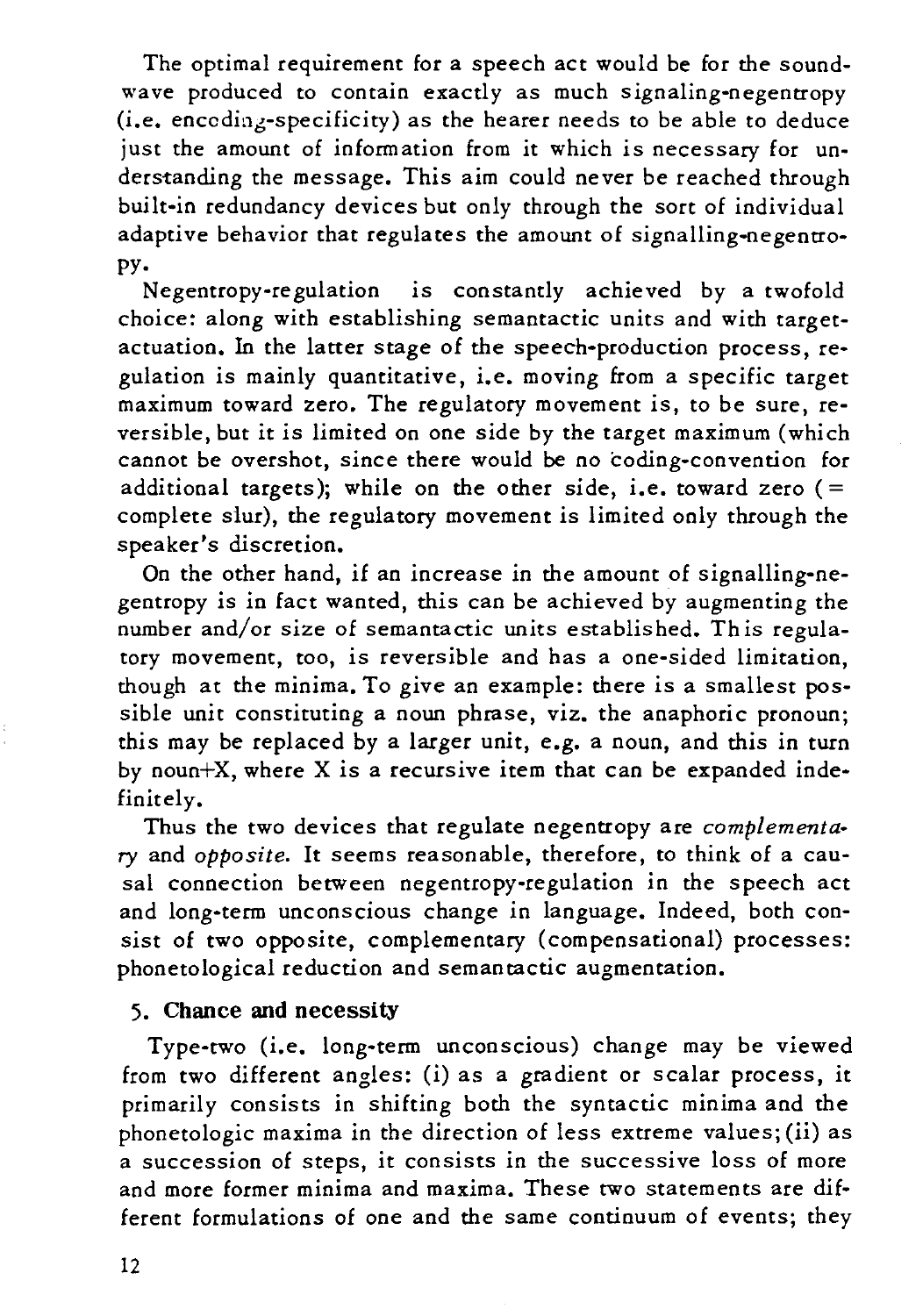both imply that change follows two opposite one-way paths.

Can a long-term process that proceeds along predetermined lines be due to chance? Or, can *it* be due, not to chance, but to some sort of 'collusion', *if its* performance takes many generations to become noticeable? Given this dilemma, the most plausible hypothesis would appear to be one that combines chance with necessity. According to these considerations, language change may - over a sufficient stretch of time - be viewed as the *cumulative* effect of a very great number of chance shifts.

This formula leaves room for the inclusion of all sorts of con*scious* - haphazard or optimizing - contributions to the alteration of a given state of a *linguistic* system. On the other hand, *it* calls for some more precise statement as to what *is* meant by cumulative effect or *accumulation* and how *it* comes about.

In a trivial sense, accumulation simply denotes the summation of (heterogeneous) facts. The real problem lies elsewhere: How are we to account for the kind of accumulation of small steps that leads in a predetermined direction? A solution can be arrived at *if*  we accept the following premises:

- language is a labile system, viz. devices which constitute a potential for communication which *is* constantly rebwlt through actuation;
- the frequency of use of linguistic items may vary haphazardly;
- the regulation of negentropy runs up against one-sided limitation.

In a 'relativistic' framework like the one sketched above, for an item to exist in a given language (at a given time) means to have a frequency (of use) greater than zero; whereas to be eliminated (or fall into disuse) - diachronically speaking - means the same as to suffer a frequency drop from *n* to *0,* 

This consideration applies not only to such easily identifiable units as those which correspond to dictionary entries in writing, but also to items such as phonetological maxima and syntactic *mi*nima and whatever points on the scales of reduction and expansion. Now if some non-extreme item gets lost through temporary disuse, *it* can always be retrieved by the application of the particular rule of reduction (or expansion, as the case may be) that generates *it* from the corresponding maximum (or minimum). Only the extremes, i.e. phonetological maxima and syntactic minima, themselves exist independently of rules, viz. as items of coding and patterning. If they chance to be disused for some time, they disap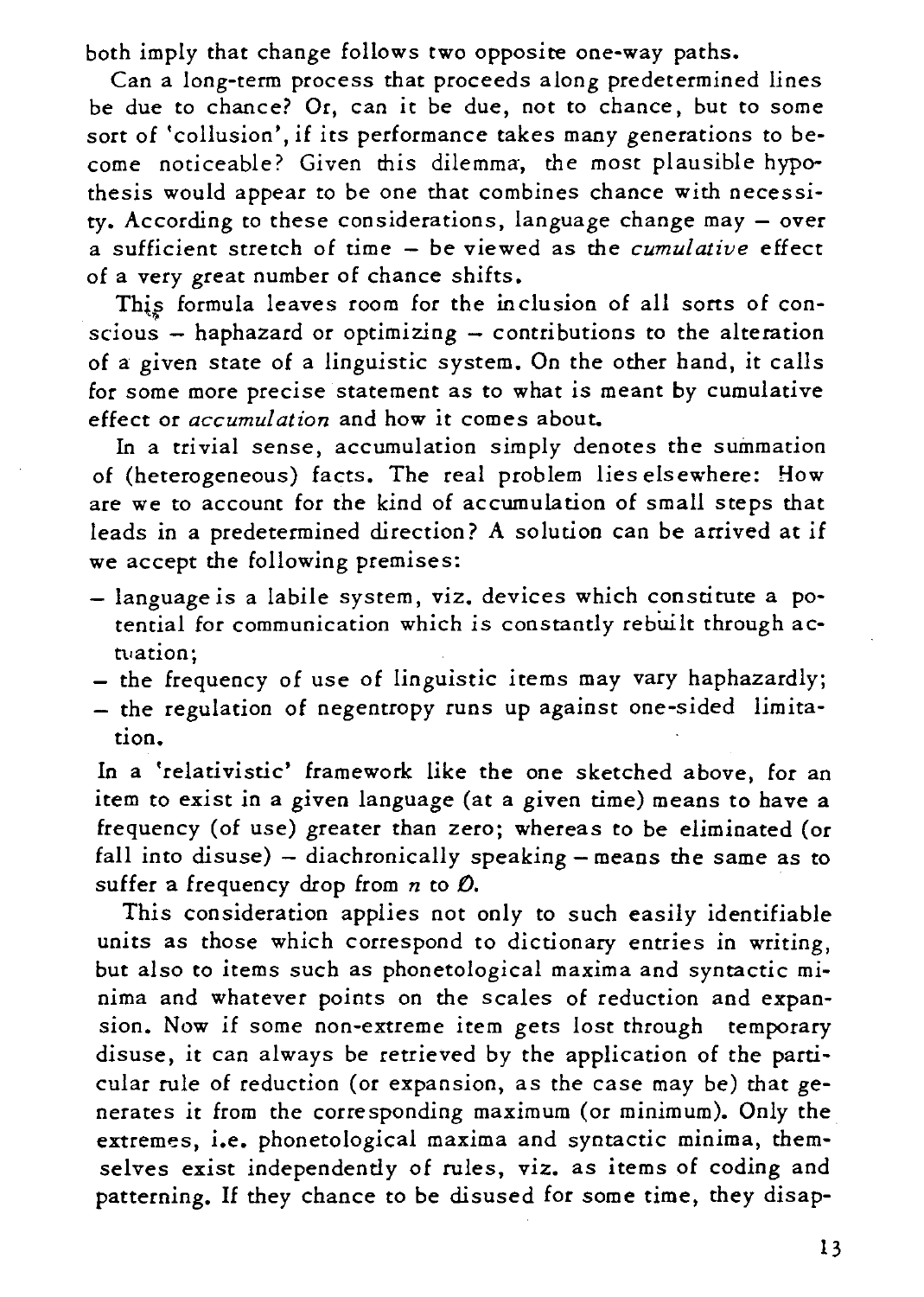pear and are irretrievably lost. When this happens, the next points on the scale take their places as the extremes that then obtain. The next accident eliminates them; so that the language moves along predetermined one-way paths  $-$  actuated by chance plus necessity.

## 6. Language change, biological evolution, and thennodynamics

The summing up of chance events in unidirectional long-term processes *is* not peculiar to language, but has *its* counterparts in the biosphere and in thermomechanics. According to J. Monod.<sup>11</sup> biological evolution from the single-celled organism to *homo sapiens* (or any other highly complex species) is a statistically irreversible process due to a great number of chance events; therefore, evolution may be viewed as an expression of the second principle [scil. of thermodynamics] in the biosphere.

As regards the epistemology of language change, any comparison of linguistic with other facts cannot yield fruitful results, unless we take into account the two-level structure of language.<sup>12</sup> If, with this proviso in mind, we endeavour to relate the irreversible processes encountered in language change to 'apparently similar ones in the other spheres, we will then be induced to draw a parallel between phonetological reduction and what happens in closed thermodynamic systems: increase in entropy (= decrease in negentropy) in both cases. On the other hand, semantactic augmentation involves not only the immediate physical opposite, i.e. increase in  $(signalling-)$  negentropy, but also a gain in some higher-order complexity which *is* comparable to the process of biological evolution toward greater specificity. What is peculiar to language is that the two phenomena  $-$  either of them unidirectional, irreversible  $$ form part of a still higher-order mechanism that warrants homeorhesis. For language changes only to remain unaltered.

## 7. Linguistic relativity

In a static epistemological framework, the existence of units is logically prior to the existence of properties, because properties are assigned to units and are thus properties *of them* (e.g. velocity in classical mechanics: a property of bodies). A dynamic or rela-

<sup>11</sup>J. Monod, Le *hazard* et *la necessite* (Paris, 1970), p.139.

<sup>12</sup> A. Martinet, 'La double articulation du langage', *La linguistique synchronique* (Paris, 1968), pp. 1-35; H.·Liidtke,' Considerations sur les theories phonetiques', *La linguistique* 7 (1971-2) 139-143.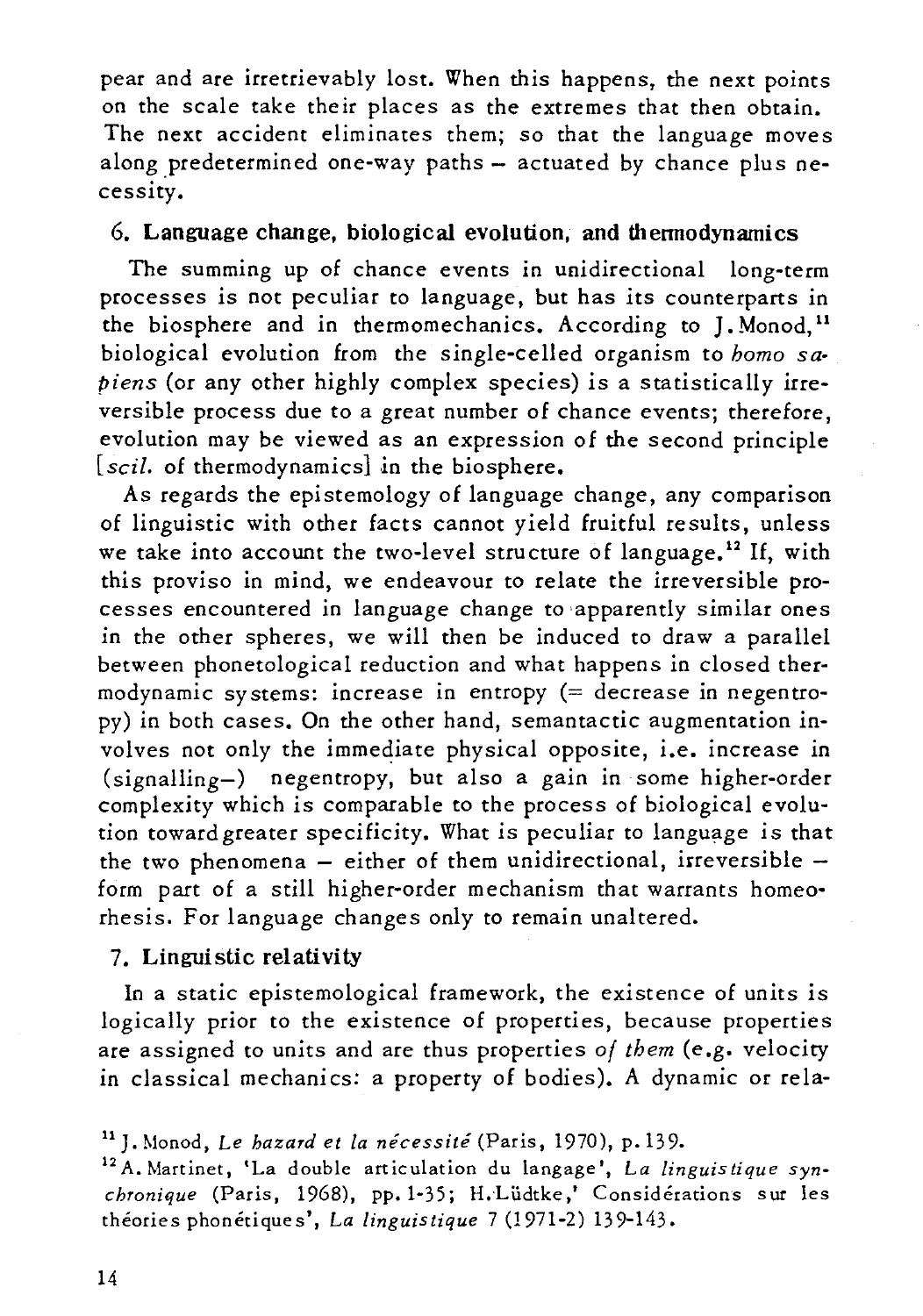*tivistic* framework has *it* the other way round: the property of something to be a body, in the Einsteinian paradigm, depends upon *its*  velocity  $-$  in relation to something else  $-$  being significantly lower than  $c$  (light velocity).

Something similar may be said about language. While in the traditional paradigm of linguistics (from Aristotle to De Saussure, Chomsky, and their followers), identified units pre-exist and are characterised as such, e.g. by their phonetological representations and by their frequencies of occurrence in speech; in a relativistic framework, contrariwise, existence or identity or 'being a semantactic unit' itself depends on, i.e. is a function of, a dynamic quantity, viz. the *product of size* (of phonetological representation) *and frequency* (of occurrence in speech).

This formula means that the number of units in a morphosyntac*tic* string is in probabilistic co-variation with the product of *size*  and frequency of that particular string, so that the probability of *segmentation* increases and that of *merger* (= non-segmentation) decreases along with the increases of the product of size and frequency. Now since the *size* (i.e. phonetological representation) of any given morphosyntactic string irreversibly decreases along the time axis, it follows that the product of size and frequency, too, will decrease, unless there happens to be a rise in frequency (which occurs as an exception, not as a rule). The resulting effect is a constant probabilistic merger intensification, as time goes on, because of chance plus necessity.

The dynamic formula admits of additional interpreta tions. If the status of semantactic unit depends on frequency X size, small-sized units will tend toward high frequency; and vice-versa, very frequent units toward small size; thus Manczak's Law<sup>13</sup> can be deduced from our formula. But, since size decreases in any case through a natural irreversible process, irregular shortening as explained by Manczak *is* the exception rather than the rule. On the other hand, since an increase in size can be obtained through semantactic expansion (i.e. mostly addition and juxtaposition of other *units),*  small-sized units not sustained by high frequency tend to merge with neighbouring ones, thus losing their identity. The alternative *is* elimination through disuse, which equally means loss of identity. There is no escape: in the long run (however long it may be),

<sup>13</sup>W. Manczak, 'Le développement phonétique des langues romanes et la frequence', *Universitas lagellonica. Acta Scientiarum Litterarumque* CCV) (KRAKOW, 1969), p.1S and *passim.*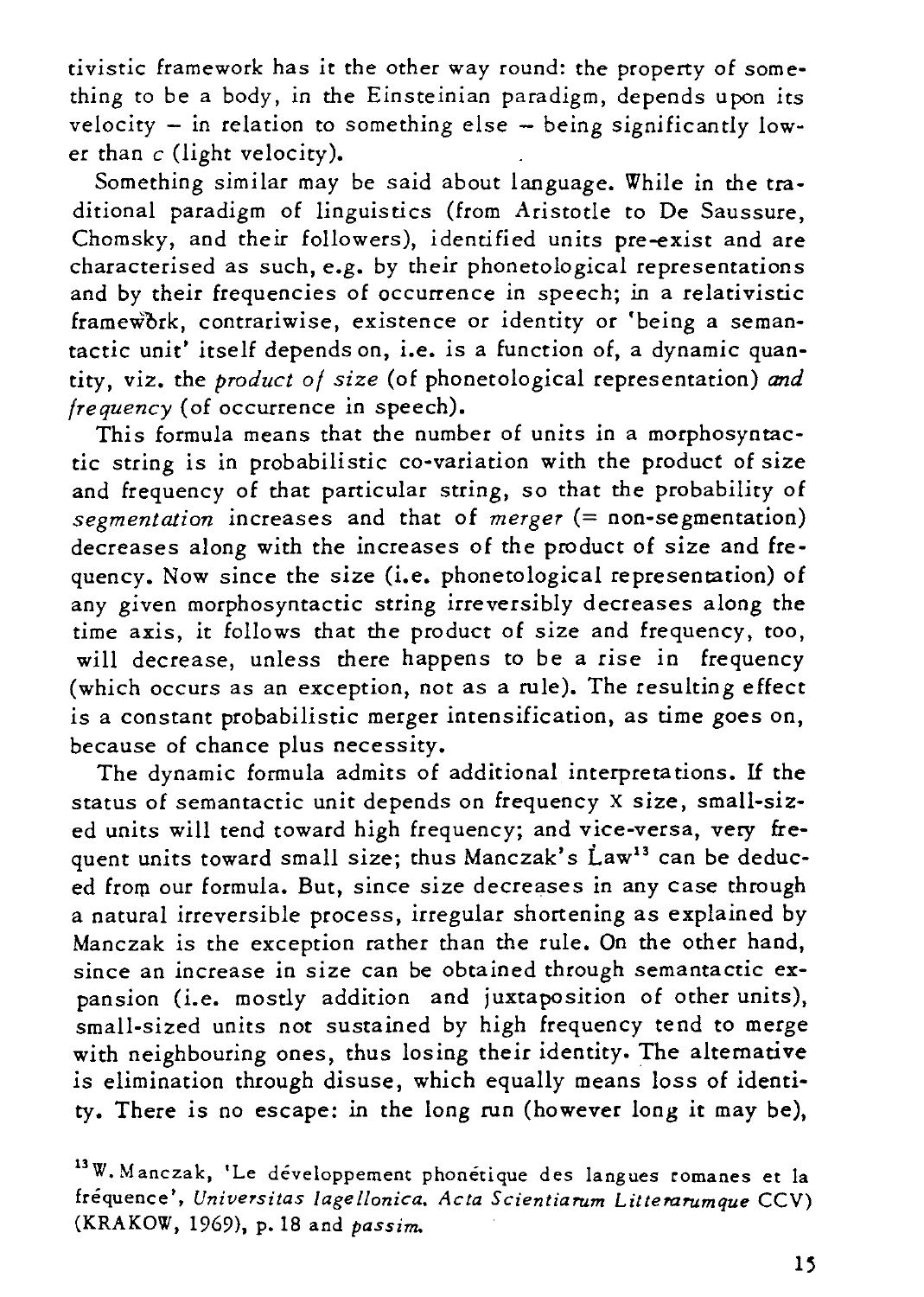owing to phonetological reduction, every semantactic unit is doomed.

#### 8. **Item** vs. system

While individual units succumb, linguistic species *(langues)* survive, i.e. continue to function as communicative systems. This is another striking parallel with what happens in the biosphere.

In language, decline and/or disappearance of items through *ir*reversible processes is not limited to semantactic units but applies to abstract ('grammatical') organisational devices as well, such as number, gender, etc. Conversely, just as new semantactic units continually come into existence through mergers, new organisational devices also arise; the question is: how?

An important part of the answer has already been given by T. Givón<sup>14</sup> who shows that there is an endless morphological cycle of rise and attrition, i.e. a law which has *it* that yesterday's syntax is today's morphology, which will in turn be lost tomorrow, to be eventually replaced by what is syntax today ... etc.

What is traditionally called inflectional morphology and word-formation differs from syntax in respect to two properties, *viz. restriction* and *non-recursivity.* What is meant by restriction can be learned from the comparison of the following French examples of verb+· verb combinations: *venir de danser* 'to have just danced' - *finir de danser* 'to finish dancing'.

| unrestricted pattern      | restricted pattern        |
|---------------------------|---------------------------|
| ils finissent de danser   | ils viennent de danser    |
| ils finissaient de danser | ils venaient de danser    |
| ils finirent de danser    | *ils vinrent de danser    |
| ils ont fini de danser    | *ils sont venus de danser |
| etc.                      |                           |

Obviously, *venir de* + inf, is being morphologised, the same as *al* $ler + inf.$  (with similar restrictions on its use in the sense of 'to be going to'), while hundreds of other verb+verb combinations so far remain syntactical.

After these considerations, it will be evident that at one end of what is rather a chain than a circle there is phonetological reduc-

<sup>14</sup> T. Givón, 'Historical Syntax and Synchronic Morphology. An Archaeologist's Field Trip,' *Papers from the Seventh .Regional Meeting of the Chicago Linguistic Society* (Chicago, 1971), 394-415.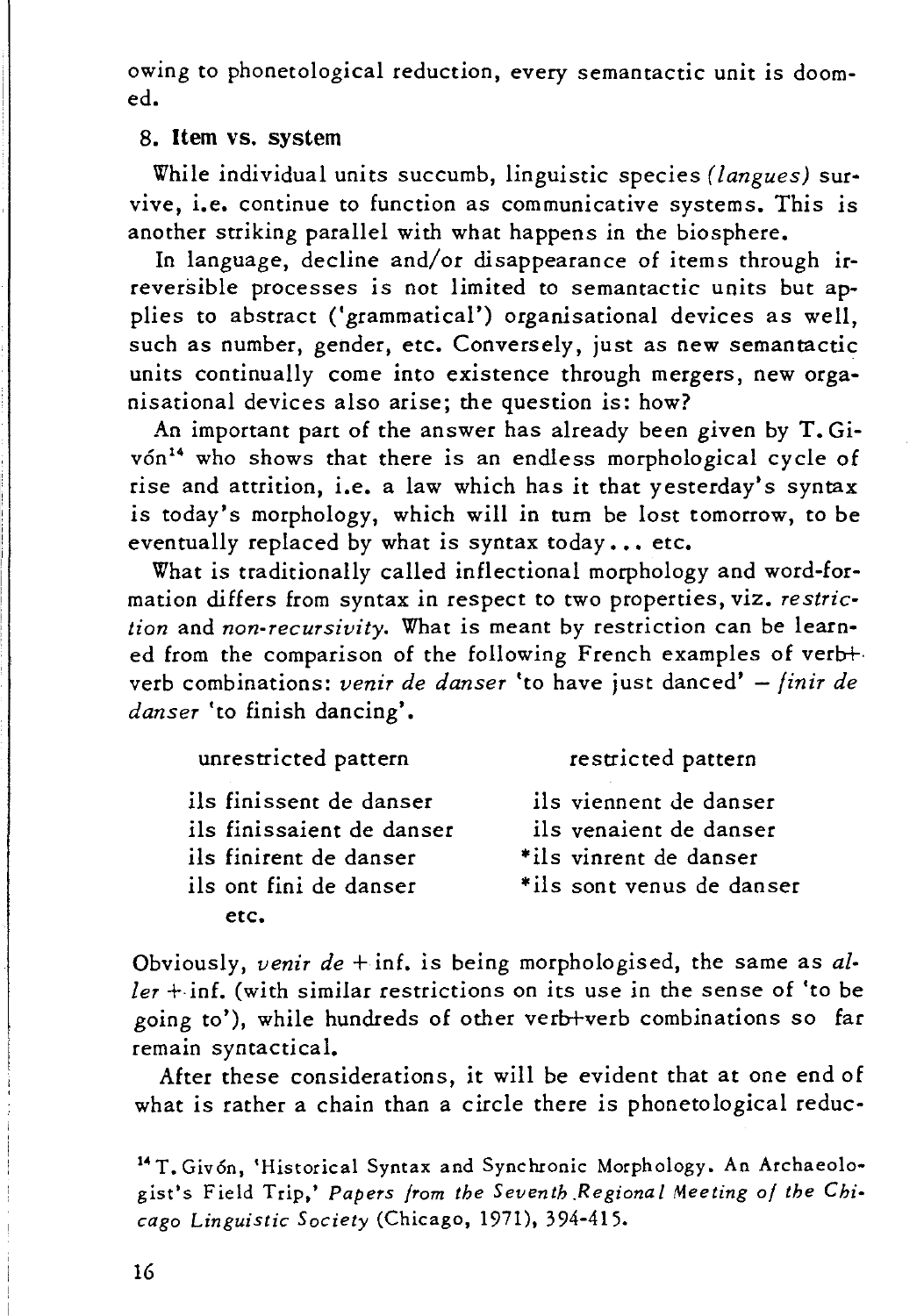tion, which causes a given morphology to disappear, while new morphological devices come into being  $-$  through the restriction of combinatorial freedom and the cessation of recursivity - out of syntactic patterns. What is common to both syntax and mcrphology is *hierarchy* of combination. Then, of course, the question may be raised as to what hierarchy stems from, i.e. what *is* at the other end of the chain. The answer is: *differences in frequency* among semantactical units. Created through motivation (see ch. 3), such differences do not derive from an intrinsic source, but from all sorts of outward influences upon man's communicative activity.

## 9. Quantitative vs. non-quantitative change

When language *is* treated as *if* it were an *intricate* gear made of cog wheels that move incessantly along predetermined lines, the suspicion might arise that this is either not the truth at all or at least not the whole truth.

The latter assumption is the right one. It has been our endeavour to isolate the purely quantitative partof what *is* really a much more complex set of processes. It must go without saying that every step in a predetermined direction does not proceed along a predetermined *line*, but within a predetermined *spectrum* - which means that it involves some choice. This can be illustrated with the following imaginary example: A linguist living in Rome 2000 years ago, yet equipped with our present theoretical knowledge (together with some prevision or happy guesswork about history), would have been able to predict the host of Romance descendants of Latin

#### CLAVEM

### *chave llave clau cle clav chiave kluf cheie,*

together with many others (whether existing or hypothetical) as possible later reflexes - but to reject, say, • *aculavem* e, as an *im*possible one, on account of the law of phonetological reduction; whereas no prediction could have been made as to *where* any given one of all the possible forms might be actually met with 2000 years thence.

What holds good for reduction also holds good in a still larger measure for augmentation: choice is involved in each link of any unidirectional chain.

A special issue concerns the order of phrases in sentences and